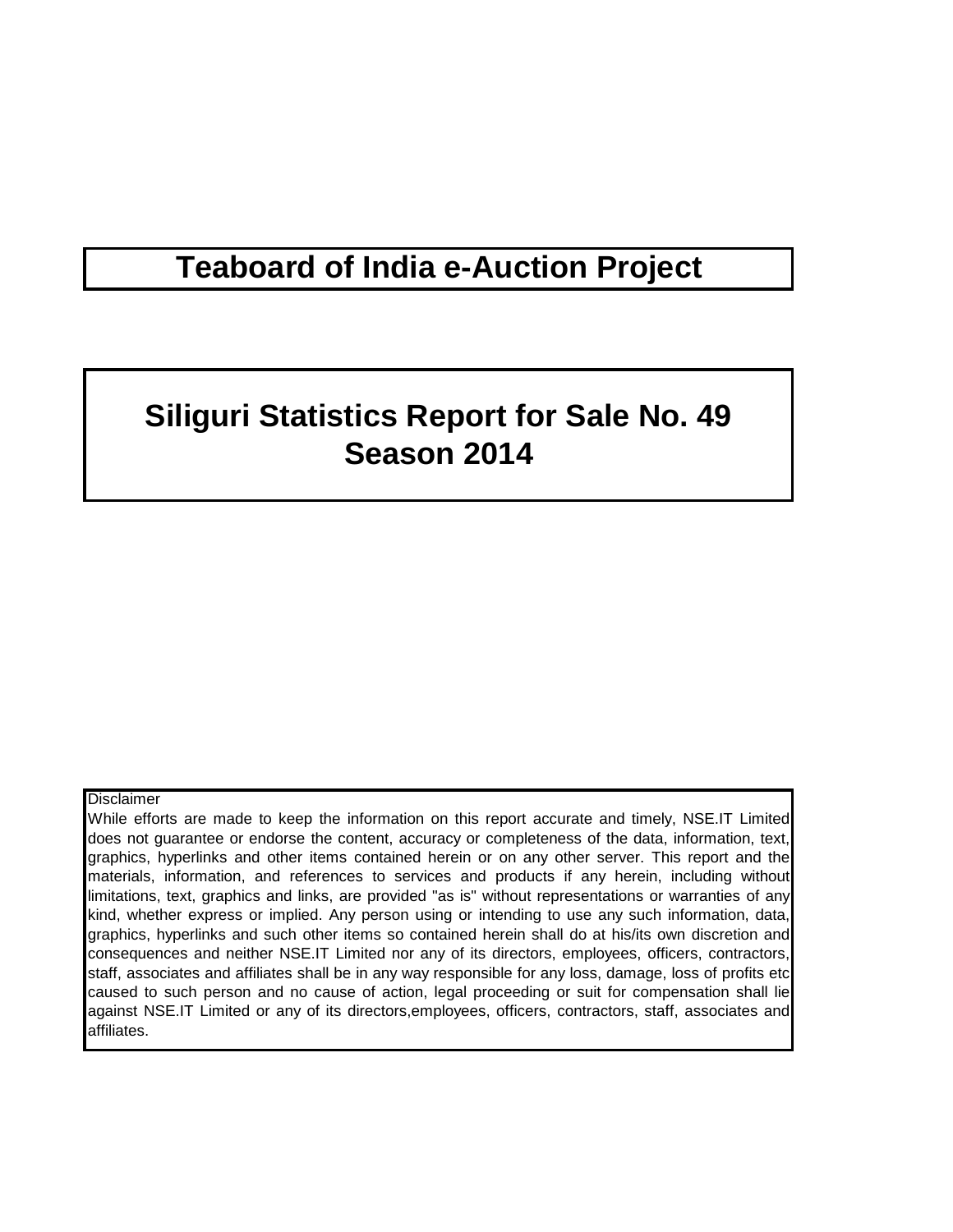



## **Siliguri :Price Range wise total quantity sold & percentage report for Sale no.49.**

|                    |                         | <b>Dust</b> | Leaf                    |         |  |
|--------------------|-------------------------|-------------|-------------------------|---------|--|
| <b>Price Range</b> | <b>Sold</b><br>Quantity | Sold %      | <b>Sold</b><br>Quantity | Sold %  |  |
| $90$               | 55435.30                | 18.84%      | 517085.90               | 20.90%  |  |
| 90-104             | 60974.20                | 20.72%      | 377997.60               | 15.28%  |  |
| 105-119            | 63724.80                | 21.65%      | 385855.00               | 15.59%  |  |
| 120-134            | 46629.30                | 15.84%      | 345006.30               | 13.94%  |  |
| 135-150            | 31556.80                | 10.72%      | 313144.00               | 12.66%  |  |
| >150               | 36000.20                | 12.23%      | 535268.70               | 21.63%  |  |
| <b>Grand Total</b> | 294320.60               | 100.00%     | 2474357.50              | 100.00% |  |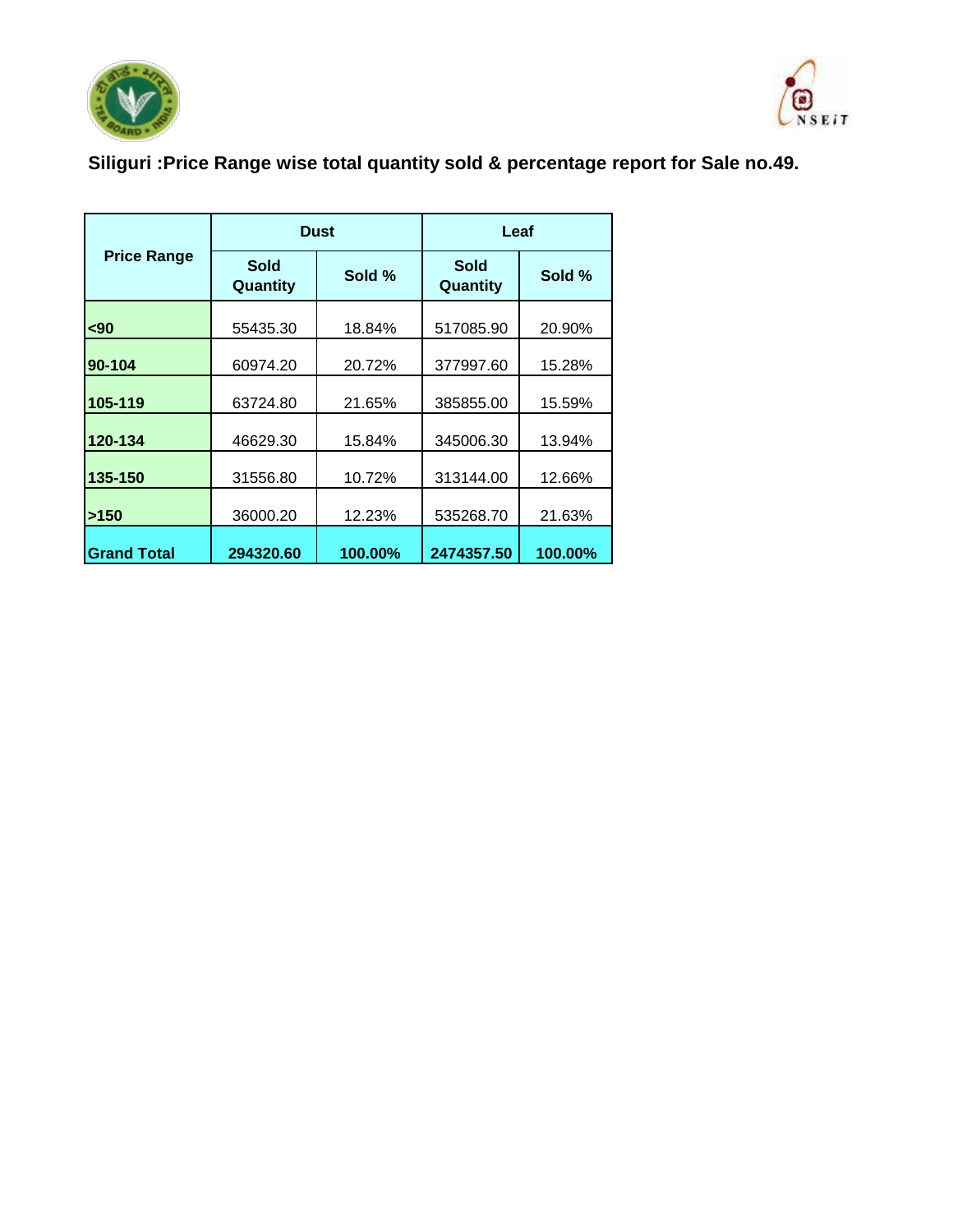



## **Siliguri :Mark wise Sold qty & Avg price for Sale No. 49.**

|                      |                 | <b>DUST</b> |                 | <b>LEAF</b>      |
|----------------------|-----------------|-------------|-----------------|------------------|
| <b>MarkCode</b>      | <b>Sold Kgs</b> | Avg.Price   | <b>Sold Kgs</b> | <b>Avg.Price</b> |
| <b>AANAND</b>        | 869.40          | 100.00      | 1857.80         | 108.97           |
| <b>AASHVIGOLD</b>    | 508.80          | 96.00       | 5509.60         | 85.32            |
| <b>AIBHEEL</b>       | 3023.20         | 164.75      | 34350.70        | 169.63           |
| <b>AMARPUR</b>       | 0.00            | 0.00        | 6500.60         | 123.54           |
| <b>AMBABARI</b>      | 0.00            | 0.00        | 29017.30        | 91.46            |
| <b>AMBABARIGOLD</b>  | 0.00            | 0.00        | 6954.00         | 128.62           |
| AMBARIROYAL          | 9442.00         | 120.50      | 19760.80        | 143.02           |
| <b>AMRAJOTEDIV</b>   | 346.70          | 80.00       | 1382.80         | 97.50            |
| ANANDAPURACEGOLD     | 0.00            | 0.00        | 6406.20         | 105.74           |
| ANANDAPURCLASSIC     | 2252.60         | 113.17      | 7089.00         | 145.71           |
| ANANDAPURROYAL       | 0.00            | 0.00        | 682.80          | 146.00           |
| <b>ANUBHUTI</b>      | 0.00            | 0.00        | 5772.60         | 81.09            |
| <b>ARJUNCHANDRA</b>  | 1041.10         | 89.34       | 10733.10        | 91.64            |
| <b>ARYAMAN</b>       | 1038.80         | 146.00      | 0.00            | 0.00             |
| ARYAMANSPECIAL       | 0.00            | 0.00        | 2765.60         | 209.25           |
| <b>ASHAPUR</b>       | 0.00            | 0.00        | 2997.30         | 148.70           |
| <b>ASMI</b>          | 0.00            | 0.00        | 4888.40         | 98.24            |
| <b>ATAL</b>          | 2077.60         | 138.00      | 5189.80         | 157.97           |
| <b>ATIABARI</b>      | 0.00            | 0.00        | 20440.60        | 157.42           |
| AVIRAMGOLD           | 0.00            | 0.00        | 1365.60         | 82.00            |
| <b>AZAMABADGOLD</b>  | 1391.10         | 96.12       | 5522.60         | 121.66           |
| <b>BABYROYAL</b>     | 1476.40         | 76.00       | 22369.40        | 78.84            |
| <b>BAGDOGRA</b>      | 0.00            | 0.00        | 8680.20         | 86.47            |
| <b>BAGRACOTE</b>     | 376.70          | 136.00      | 7691.20         | 153.41           |
| <b>BAINTGOORIE</b>   | 1134.40         | 136.00      | 20339.40        | 151.90           |
| <b>BANARHAT</b>      | 0.00            | 0.00        | 12385.20        | 169.37           |
| <b>BARADIGHI</b>     | 0.00            | 0.00        | 6939.80         | 182.38           |
| <b>BARGARA</b>       | 0.00            | 0.00        | 2154.20         | 120.05           |
| <b>BARUAPARAGOLD</b> | 0.00            | 0.00        | 6171.20         | 105.25           |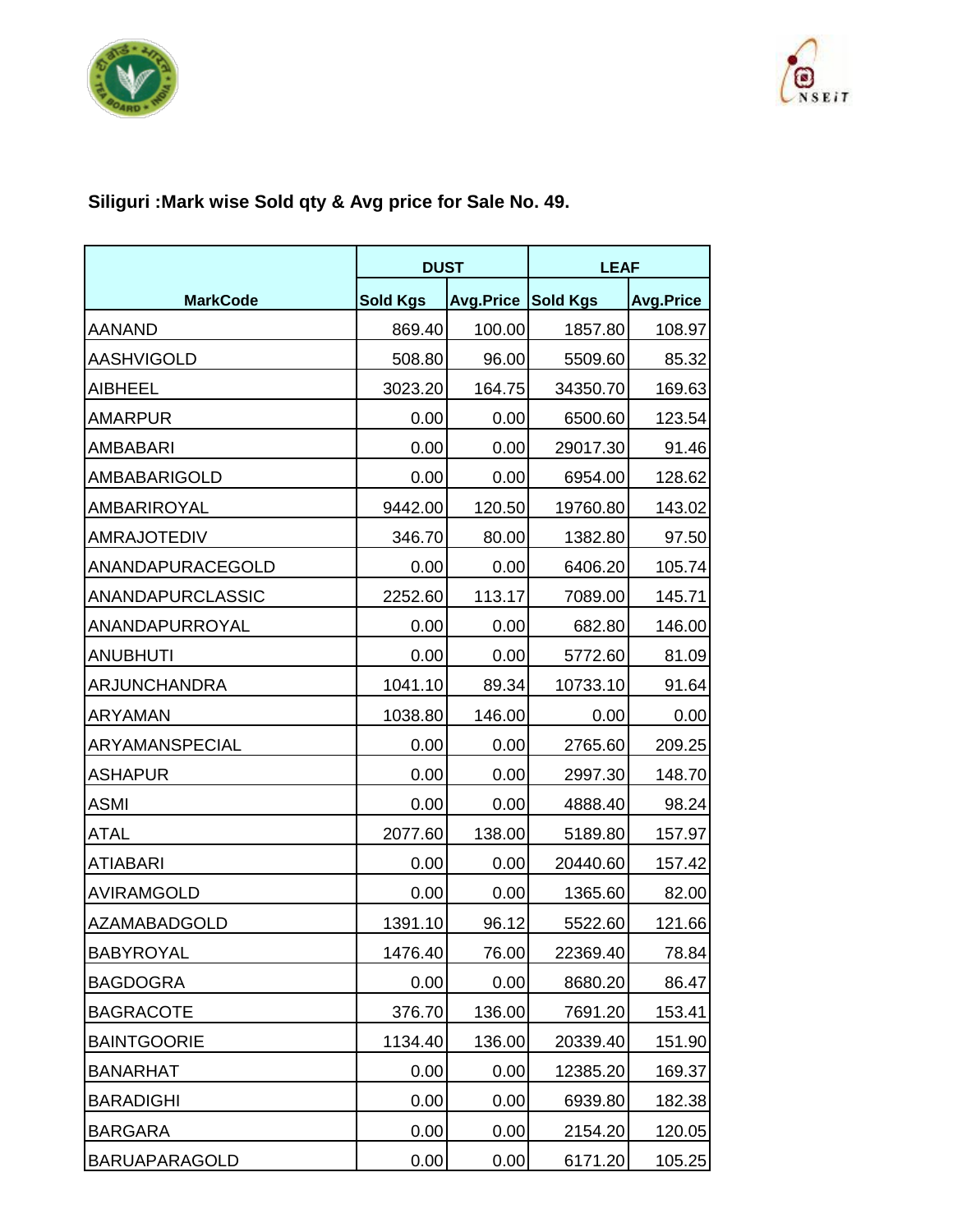| <b>BATABARI</b>         | 694.40  | 104.00 | 8381.10  | 115.91 |
|-------------------------|---------|--------|----------|--------|
| <b>BATLABARI</b>        | 0.00    | 0.00   | 8241.20  | 89.06  |
| <b>BEECH</b>            | 1508.80 | 100.00 | 7618.20  | 128.70 |
| <b>BHAKTIPARA</b>       | 0.00    | 0.00   | 1038.60  | 72.50  |
| <b>BHAKTIPARAGOLD</b>   | 0.00    | 0.00   | 1386.80  | 100.00 |
| <b>BHALOCHA</b>         | 0.00    | 0.00   | 1357.00  | 93.52  |
| <b>BHANDIGURI</b>       | 3472.00 | 104.00 | 4839.80  | 106.71 |
| <b>BHANDIGURIESTEEM</b> | 0.00    | 0.00   | 1005.60  | 125.00 |
| <b>BHARNOBARI</b>       | 2044.00 | 96.68  | 0.00     | 0.00   |
| <b>BHATKAWA</b>         | 0.00    | 0.00   | 6231.20  | 130.38 |
| <b>BHOJNARAIN</b>       | 0.00    | 0.00   | 18163.50 | 105.52 |
| <b>BIJBARI</b>          | 4591.00 | 92.10  | 7393.60  | 96.52  |
| <b>BIJBARIGOLD</b>      | 3536.70 | 118.38 | 5802.00  | 145.24 |
| <b>BILASHIPUR</b>       | 0.00    | 0.00   | 4125.60  | 81.50  |
| <b>BILATIBARI</b>       | 0.00    | 0.00   | 7797.60  | 122.63 |
| <b>BINAGURI</b>         | 2648.80 | 128.57 | 28647.80 | 168.62 |
| <b>BINNABARI</b>        | 0.00    | 0.00   | 1645.60  | 116.46 |
| <b>BIRPARA</b>          | 830.40  | 113.00 | 57011.60 | 135.32 |
| <b>BRAHMAPUR</b>        | 0.00    | 0.00   | 9068.40  | 118.00 |
| <b>CARRON</b>           | 868.40  | 106.48 | 1858.50  | 125.13 |
| <b>CAUVERY</b>          | 0.00    | 0.00   | 8766.10  | 106.45 |
| <b>CHAMPASARI</b>       | 1694.50 | 126.45 | 3944.20  | 138.46 |
| <b>CHANDAN</b>          | 594.40  | 80.00  | 8464.00  | 101.23 |
| <b>CHANDIGHAT</b>       | 0.00    | 0.00   | 1465.60  | 110.22 |
| <b>CHINCHULA</b>        | 2976.60 | 118.39 | 24457.60 | 134.16 |
| <b>CHOONABHUTTI</b>     | 694.40  | 150.00 | 4209.50  | 168.31 |
| <b>CHULSA</b>           | 754.40  | 150.00 | 11355.60 | 135.93 |
| <b>COOCHBEHARGOLD</b>   | 0.00    | 0.00   | 7797.60  | 159.96 |
| <b>DAGAPUR</b>          | 0.00    | 0.00   | 3990.60  | 159.57 |
| <b>DALGAON</b>          | 4286.60 | 157.41 | 6479.80  | 171.01 |
| <b>DALSINGPARA</b>      | 2250.60 | 108.74 | 7114.80  | 127.59 |
| DALSINGPARAGOLD         | 0.00    | 0.00   | 6046.20  | 142.02 |
| <b>DAMDIM</b>           | 984.40  | 75.00  | 1041.40  | 102.00 |
| <b>DANGUAJHAR</b>       | 754.40  | 158.00 | 9439.80  | 171.12 |
| <b>DEBIJHORASUPREME</b> | 5382.50 | 99.28  | 30894.40 | 108.77 |
| <b>DEBNAGAR</b>         | 869.40  | 106.00 | 4725.60  | 107.00 |



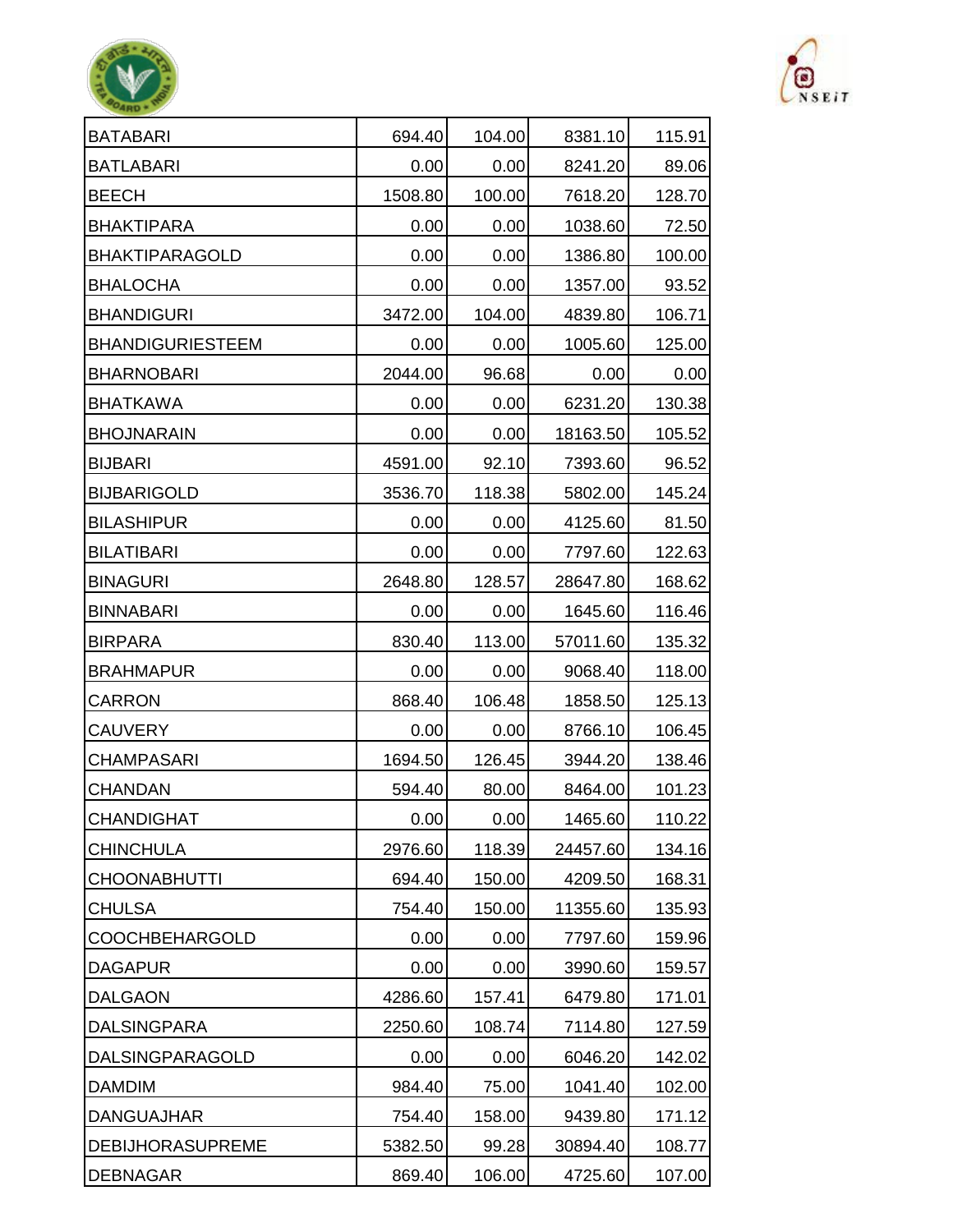| <b>DEBPARA</b>         | 1490.50 | 110.65 | 5154.80  | 122.24 |
|------------------------|---------|--------|----------|--------|
| <b>DEMDIMA</b>         | 3267.60 | 110.17 | 16978.00 | 120.48 |
| <b>DHOWLAJHORA</b>     | 3477.60 | 109.15 | 28078.20 | 108.14 |
| <b>DIANARAMBARI</b>    | 2088.80 | 131.24 | 4165.60  | 167.02 |
| <b>DIMA</b>            | 0.00    | 0.00   | 6231.20  | 137.79 |
| <b>DISHA</b>           | 0.00    | 0.00   | 5898.40  | 84.47  |
| <b>DUMCHIPARA</b>      | 1044.40 | 80.00  | 16246.40 | 126.15 |
| <b>ELEGANTGOLD</b>     | 0.00    | 0.00   | 5239.80  | 82.12  |
| <b>ELLENBARRIE</b>     | 1913.80 | 113.01 | 4842.70  | 104.87 |
| <b>ELLENBARRIEGOLD</b> | 0.00    | 0.00   | 2671.40  | 134.33 |
| <b>ENGO</b>            | 0.00    | 0.00   | 4502.00  | 137.89 |
| <b>ENGOGOLD</b>        | 0.00    | 0.00   | 3910.60  | 179.65 |
| <b>ETHELBARIGOLD</b>   | 0.00    | 0.00   | 5657.00  | 159.80 |
| <b>FAGU</b>            | 694.40  | 76.00  | 4148.40  | 85.67  |
| <b>FAGUROYAL</b>       | 0.00    | 0.00   | 502.80   | 115.00 |
| <b>GAGANBARI</b>       | 0.00    | 0.00   | 4134.60  | 110.81 |
| <b>GAIRKHATA</b>       | 3116.40 | 128.43 | 12024.00 | 136.29 |
| <b>GANDHARV</b>        | 0.00    | 0.00   | 18785.00 | 96.94  |
| <b>GANDRAPARA</b>      | 4304.00 | 157.05 | 2026.20  | 178.15 |
| <b>GARALBARIGOLD</b>   | 0.00    | 0.00   | 12445.20 | 106.99 |
| <b>GARAMVALLEY</b>     | 0.00    | 0.00   | 10070.70 | 82.94  |
| <b>GARGANDA</b>        | 1874.80 | 106.20 | 22453.80 | 124.73 |
| GAYAGANGA              | 3133.20 | 98.00  | 1782.80  | 80.50  |
| GAYAGANGASUPREME       | 1033.20 | 102.00 | 4847.00  | 106.48 |
| <b>GHATIA</b>          | 1130.60 | 119.26 | 3379.20  | 117.99 |
| <b>GHATIAROYAL</b>     | 3205.20 | 187.94 | 1782.80  | 236.00 |
| <b>GIRISHCHANDRA</b>   | 754.40  | 90.00  | 6587.60  | 105.49 |
| <b>GIRISHCHSUPER</b>   | 944.40  | 120.00 | 1442.80  | 149.17 |
| <b>GITANJALI</b>       | 0.00    | 0.00   | 1902.80  | 73.50  |
| <b>GITANJALIGOLD</b>   | 0.00    | 0.00   | 11416.80 | 77.33  |
| <b>GOODHOPE</b>        | 944.40  | 138.00 | 14422.40 | 147.18 |
| <b>GOPALPUR</b>        | 2088.80 | 166.50 | 10414.00 | 190.50 |
| <b>GOPE</b>            | 1906.80 | 98.77  | 11106.20 | 97.62  |
| <b>GRASSMORE</b>       | 0.00    | 0.00   | 10496.10 | 134.12 |
| <b>GULMA</b>           | 734.40  | 92.00  | 2559.20  | 120.98 |
| <b>GUNGARAM</b>        | 0.00    | 0.00   | 17439.60 | 131.16 |



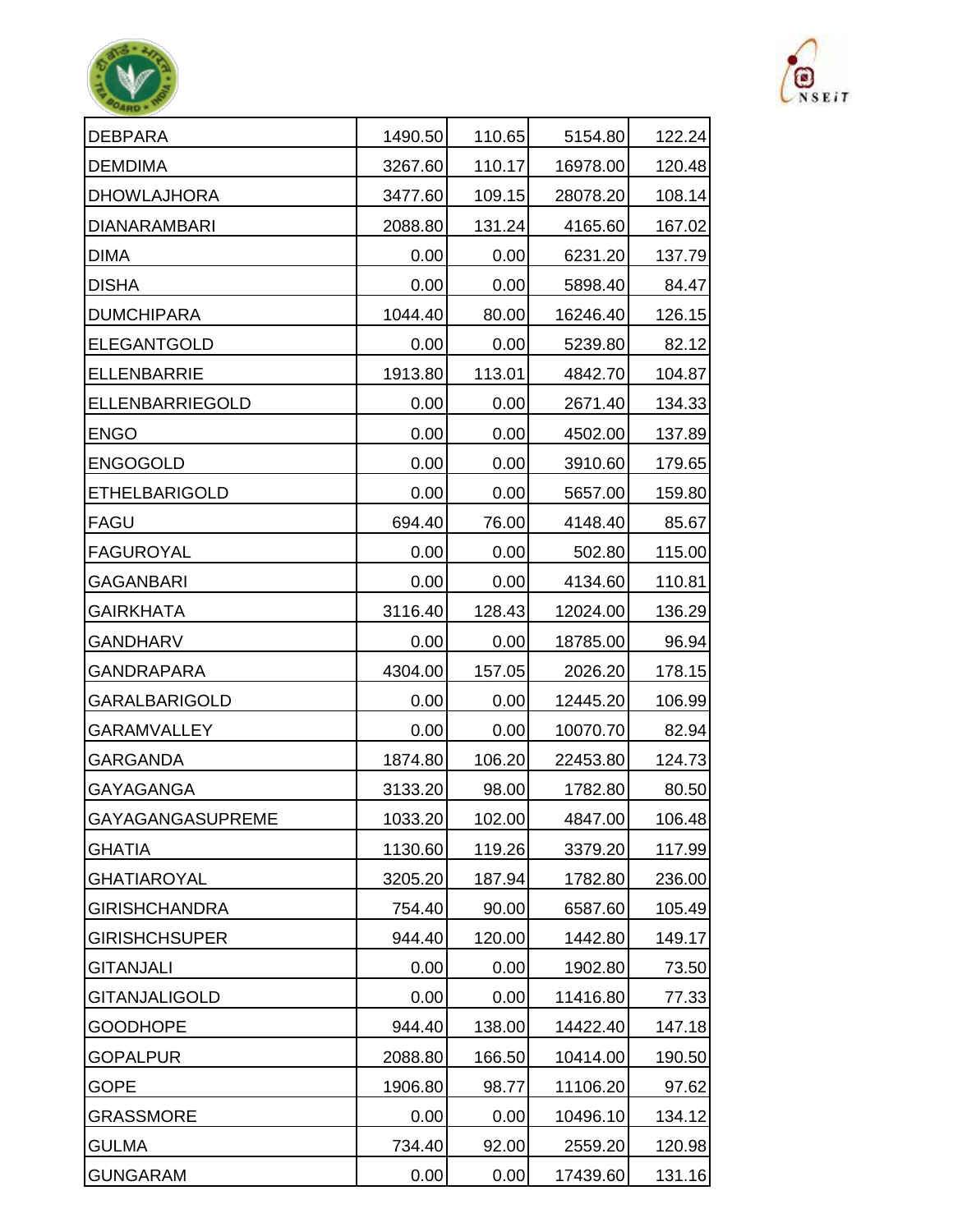| <b>GURJANGJHORA</b>      | 754.40  | 100.00 | 6111.20  | 105.27 |
|--------------------------|---------|--------|----------|--------|
| <b>HANSQUA</b>           | 674.40  | 176.00 | 8112.60  | 189.78 |
| <b>HANSRAJ</b>           | 0.00    | 0.00   | 4045.60  | 124.75 |
| <b>HANTAPARA</b>         | 2643.20 | 122.42 | 20405.20 | 139.02 |
| <b>HILLA</b>             | 1219.40 | 86.00  | 3547.00  | 78.63  |
| <b>HULDIBARI</b>         | 0.00    | 0.00   | 11785.40 | 161.93 |
| <b>ICHHAMOTI</b>         | 594.40  | 83.00  | 6231.00  | 89.23  |
| <b>ICHHAMOTIROYAL</b>    | 901.10  | 105.86 | 6838.80  | 116.88 |
| <b>INDONG</b>            | 1541.40 | 62.25  | 6321.20  | 70.22  |
| <b>JAGANNATHPUR</b>      | 1155.20 | 80.00  | 18498.40 | 83.20  |
| <b>JAIHANUMAN</b>        | 0.00    | 0.00   | 1638.80  | 60.00  |
| <b>JAIJALPESHBARISHG</b> | 0.00    | 0.00   | 1732.80  | 99.50  |
| <b>JATINDRAMOHAN</b>     | 0.00    | 0.00   | 7161.20  | 93.40  |
| <b>JAYABARI</b>          | 3546.40 | 62.95  | 20026.20 | 76.83  |
| <b>JAYANTIKA</b>         | 0.00    | 0.00   | 10105.40 | 121.38 |
| <b>JAYANTIKAGOLD</b>     | 1034.40 | 133.00 | 8251.20  | 153.00 |
| <b>JAYBIRPARA</b>        | 0.00    | 0.00   | 2153.20  | 154.63 |
| <b>JEEVANMOTI</b>        | 0.00    | 0.00   | 20965.20 | 95.97  |
| <b>JIAGURI</b>           | 894.40  | 70.00  | 9496.80  | 83.98  |
| <b>JITI</b>              | 1134.40 | 156.00 | 8042.40  | 172.50 |
| <b>JOGESCHANDRA</b>      | 768.80  | 118.00 | 3735.60  | 156.50 |
| <b>JOREDIGHIGOLD</b>     | 644.40  | 106.00 | 12914.80 | 101.69 |
| <b>JOYPUR</b>            | 1063.50 | 104.01 | 8122.80  | 108.74 |
| KAILASHGOLD              | 0.00    | 0.00   | 10968.80 | 74.08  |
| KAILASHPURPREMIUM        | 0.00    | 0.00   | 21284.20 | 133.76 |
| <b>KALCHINI</b>          | 3997.30 | 129.13 | 10560.40 | 133.70 |
| KANCHANJANGA             | 1415.50 | 93.18  | 6942.60  | 91.89  |
| <b>KANCHANSREE</b>       | 1563.80 | 82.44  | 866.40   | 83.00  |
| <b>KARABITEA</b>         | 0.00    | 0.00   | 13836.60 | 82.45  |
| KARALAVALLEYSUPREME      | 0.00    | 0.00   | 6521.00  | 106.91 |
| <b>KARBALLA</b>          | 754.40  | 168.00 | 11616.60 | 180.75 |
| <b>KARJEEPARA</b>        | 3133.20 | 76.78  | 22431.40 | 73.03  |
| <b>KARNIMATA</b>         | 452.70  | 80.00  | 1778.50  | 86.20  |
| <b>KARTICK</b>           | 0.00    | 0.00   | 7614.00  | 188.23 |
| <b>KHARIBARIGOLD</b>     | 0.00    | 0.00   | 4332.00  | 83.69  |
| <b>KILLCOTT</b>          | 1738.80 | 117.79 | 16952.90 | 127.92 |



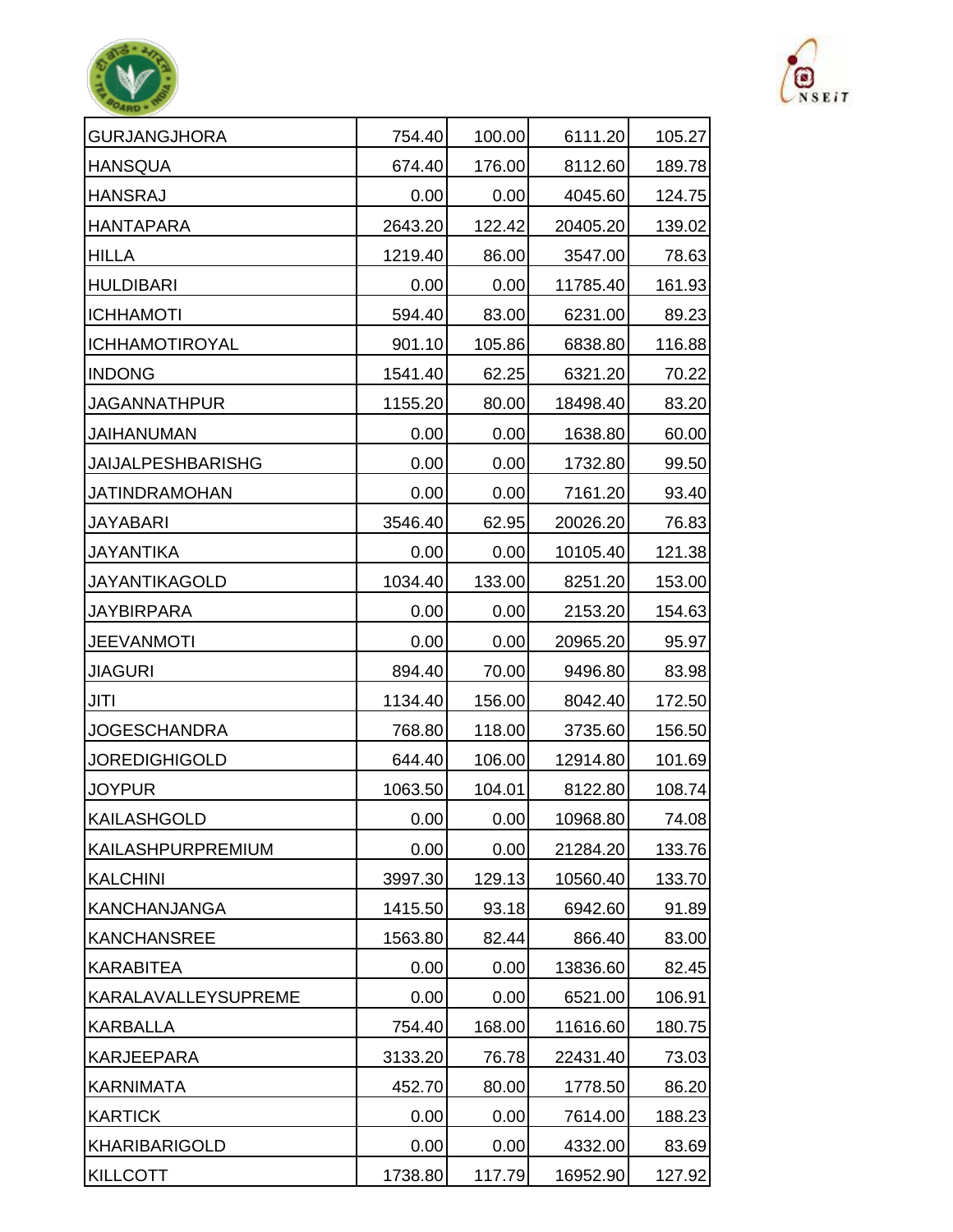| KIRANCHANDRA           | 2019.90 | 113.35 | 19035.50 | 114.61 |
|------------------------|---------|--------|----------|--------|
| KIRANCHANDRAGOLD       | 0.00    | 0.00   | 682.80   | 142.00 |
| <b>KOHINOOR</b>        | 1172.80 | 105.03 | 4711.20  | 108.56 |
| <b>KOHINOORSUPREME</b> | 736.40  | 110.00 | 1642.80  | 114.62 |
| <b>KUMARGRAM</b>       | 2263.20 | 179.00 | 17368.20 | 184.77 |
| KUMARIKA               | 694.40  | 110.00 | 5531.20  | 122.50 |
| KUMARIKASPECIAL        | 0.00    | 0.00   | 1382.80  | 142.00 |
| <b>KUMLAI</b>          | 1014.40 | 136.00 | 26609.20 | 145.92 |
| <b>KUNDALPOKHAR</b>    | 694.40  | 76.00  | 34009.90 | 79.72  |
| <b>KURTI</b>           | 0.00    | 0.00   | 5888.40  | 147.28 |
| <b>KUSUM</b>           | 694.40  | 91.00  | 14037.40 | 102.01 |
| LANKAPARA              | 3138.80 | 113.78 | 25584.90 | 107.22 |
| <b>LAXMIBARI</b>       | 694.40  | 74.00  | 33607.60 | 71.56  |
| <b>LEESHRIVER</b>      | 754.40  | 171.00 | 9059.80  | 170.66 |
| <b>LOOKSUN</b>         | 8286.60 | 109.91 | 11876.60 | 115.73 |
| <b>LOOKSUNGOLD</b>     | 3866.40 | 129.77 | 10756.40 | 137.22 |
| <b>MAHAKDIV</b>        | 0.00    | 0.00   | 5548.40  | 135.18 |
| MAHALAXMI              | 0.00    | 0.00   | 882.80   | 82.00  |
| <b>MAHAMAYA</b>        | 694.40  | 106.00 | 7083.30  | 103.34 |
| <b>MAHANANDA</b>       | 0.00    | 0.00   | 901.40   | 106.00 |
| <b>MAHESHWARI</b>      | 376.70  | 70.00  | 4724.10  | 75.66  |
| <b>MAIJONGBARI</b>     | 0.00    | 0.00   | 9362.60  | 102.44 |
| <b>MAINAKHILLS</b>     | 0.00    | 0.00   | 5787.80  | 105.50 |
| MAJHERDABRI            | 3133.20 | 134.00 | 9364.00  | 149.09 |
| MAJULIBARI             | 2258.20 | 84.39  | 8382.60  | 83.51  |
| MANGACH                | 0.00    | 0.00   | 7586.80  | 66.90  |
| MANGALBARI             | 0.00    | 0.00   | 4231.80  | 81.15  |
| <b>MANUVALLEY</b>      | 0.00    | 0.00   | 14279.60 | 151.83 |
| <b>MARIONBARIE</b>     | 0.00    | 0.00   | 3954.80  | 136.10 |
| <b>MATIDHAR</b>        | 1044.40 | 163.00 | 26226.40 | 170.07 |
| MATIGARA               | 748.80  | 90.00  | 1322.80  | 83.91  |
| <b>MATIGARAGOLD</b>    | 2575.30 | 91.83  | 3289.90  | 104.81 |
| MATRIGOLD              | 2377.20 | 159.81 | 5749.80  | 182.79 |
| <b>MAUSOM</b>          | 1044.40 | 119.00 | 6239.80  | 170.50 |



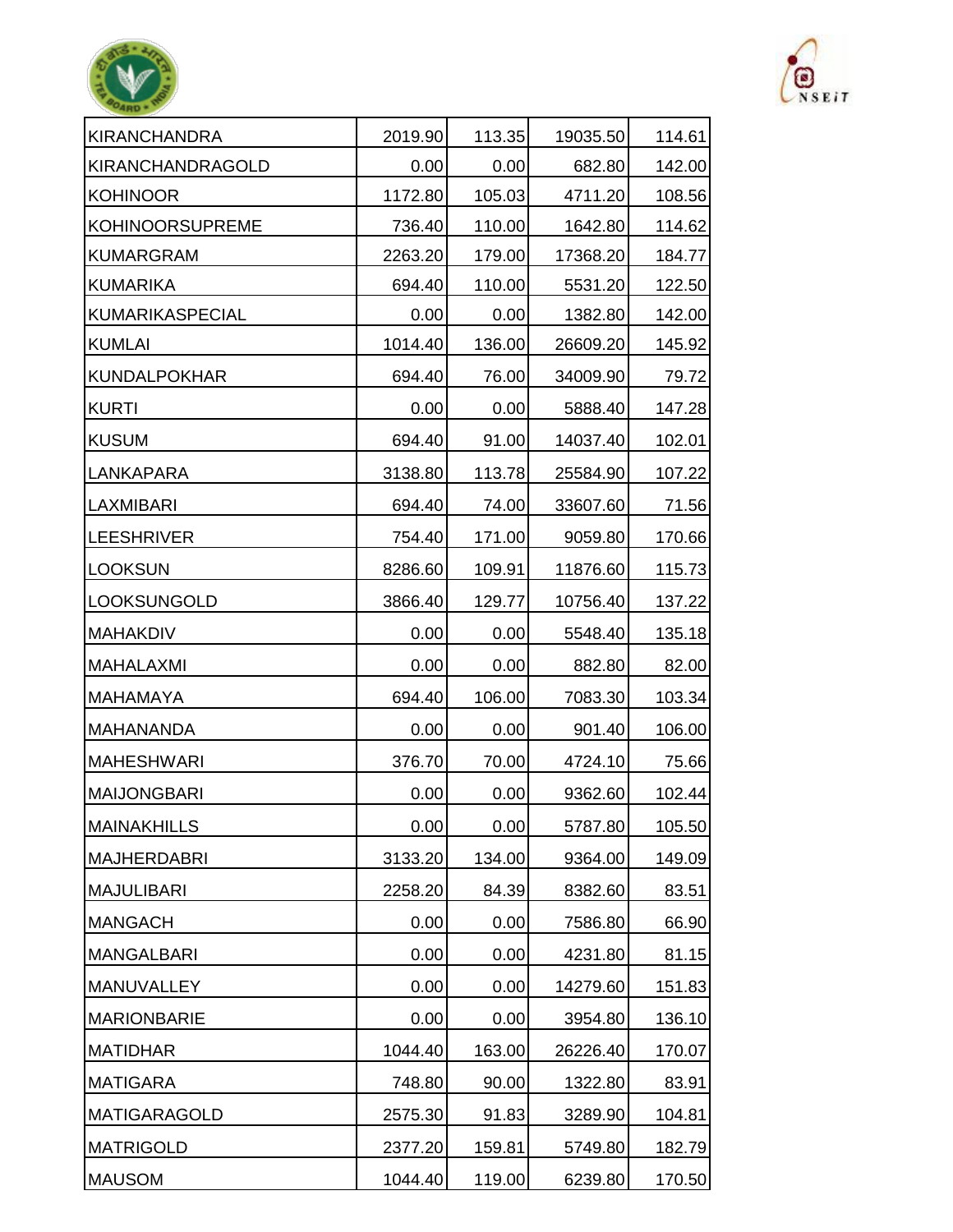| <b>MAYA</b>             | 0.00    | 0.00   | 3084.90  | 93.96  |
|-------------------------|---------|--------|----------|--------|
| <b>MAYNAGURIBRAND</b>   | 694.40  | 90.00  | 16969.40 | 92.40  |
| MAYURBARI               | 5461.40 | 74.82  | 20964.50 | 80.19  |
| MAZHABARI               | 0.00    | 0.00   | 752.80   | 73.00  |
| <b>MEENGLAS</b>         | 754.40  | 161.00 | 15542.40 | 170.55 |
| <b>MEERA</b>            | 3397.60 | 121.50 | 8282.60  | 132.34 |
| MEKLIBARI               | 1668.80 | 82.67  | 5163.80  | 89.86  |
| <b>MILAN</b>            | 0.00    | 0.00   | 2761.70  | 90.89  |
| MILANGOLD               | 0.00    | 0.00   | 2109.20  | 108.62 |
| <b>Mohit</b>            | 0.00    | 0.00   | 5364.80  | 98.68  |
| <b>MONI</b>             | 346.70  | 85.00  | 2494.20  | 112.70 |
| <b>MORAGHAT</b>         | 3403.20 | 133.00 | 23237.80 | 156.09 |
| MORPANIGOLD             | 1693.80 | 96.43  | 1500.90  | 88.67  |
| <b>MUJNAI</b>           | 2833.20 | 143.27 | 12684.40 | 166.26 |
| <b>NABAJAGARANSHG</b>   | 0.00    | 0.00   | 4630.00  | 85.60  |
| NAGAISUREE              | 0.00    | 0.00   | 15988.20 | 135.77 |
| NAGRAKATA               | 0.00    | 0.00   | 26811.60 | 137.59 |
| <b>NAVDEEP</b>          | 2323.20 | 75.00  | 18437.90 | 70.01  |
| <b>NEDAM</b>            | 0.00    | 0.00   | 5134.00  | 87.50  |
| NEPUCHAPUR              | 0.00    | 0.00   | 7531.20  | 141.03 |
| <b>NEWCHUMTAACE</b>     | 0.00    | 0.00   | 8218.60  | 94.07  |
| <b>NEWCHUMTACLASSIC</b> | 3040.80 | 106.01 | 8462.60  | 147.24 |
| NEWCHUMTAROYAL          | 0.00    | 0.00   | 5889.80  | 163.09 |
| NEWDOOARS               | 1888.80 | 162.82 | 17053.80 | 178.82 |
| <b>NEWLANDS</b>         | 4172.00 | 128.33 | 17399.40 | 145.62 |
| NIMTIJHORA              | 1488.80 | 103.19 | 4469.80  | 119.30 |
| <b>NIMTIJHORAGOLD</b>   | 1288.80 | 125.39 | 2695.60  | 141.52 |
| <b>NORTHDINAJPUR</b>    | 1388.80 | 94.50  | 9515.40  | 94.41  |
| NOUVELLE                | 0.00    | 0.00   | 1041.40  | 79.00  |
| NUXALBARIE              | 554.40  | 124.00 | 10248.20 | 129.26 |
| <b>ORDTERAI</b>         | 0.00    | 0.00   | 8799.10  | 133.04 |
| PADANJALI               | 2662.20 | 102.31 | 8160.30  | 106.60 |
| <b>PAHARGOOMIAH</b>     | 6415.20 | 139.36 | 20374.80 | 166.17 |



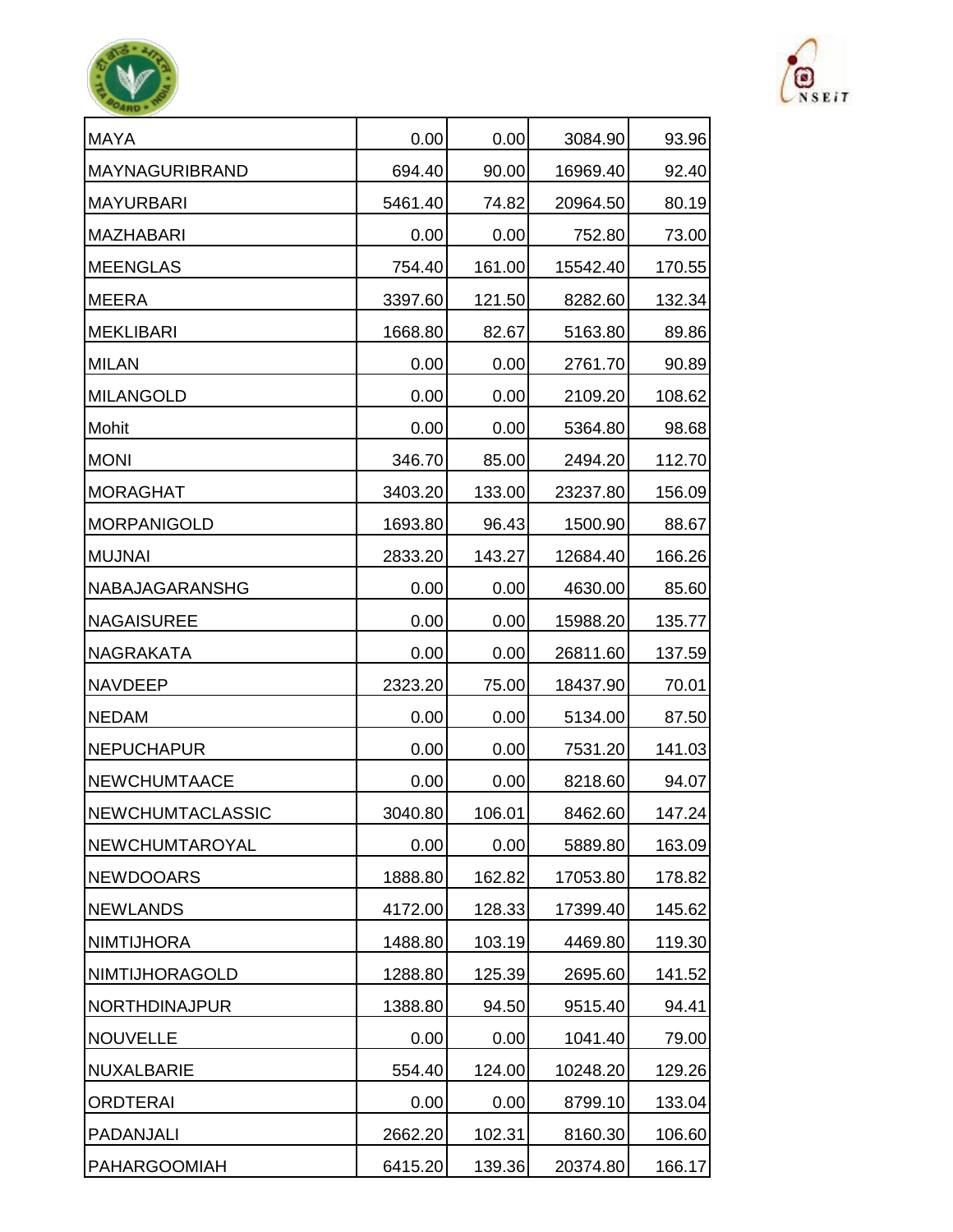| PALASHBARIROYAL      | 0.00    | 0.00   | 2257.80  | 158.38 |
|----------------------|---------|--------|----------|--------|
| <b>PALLORBUND</b>    | 0.00    | 0.00   | 5241.20  | 112.21 |
| <b>PANBARI</b>       | 0.00    | 0.00   | 3347.00  | 105.83 |
| <b>PANIGHATTA</b>    | 644.40  | 112.00 | 4888.40  | 116.95 |
| PARTHASARATHI        | 983.40  | 104.50 | 2440.80  | 114.27 |
| <b>PATAGORAH</b>     | 0.00    | 0.00   | 4238.40  | 83.01  |
| <b>PATKAPARA</b>     | 1044.40 | 88.00  | 4280.40  | 107.67 |
| PATKAPARAGOLD        | 0.00    | 0.00   | 1672.60  | 114.17 |
| <b>PATTIBARIMARK</b> | 0.00    | 0.00   | 15839.60 | 112.57 |
| <b>RADHABARI</b>     | 0.00    | 0.00   | 1022.80  | 75.00  |
| <b>RAHIMIAGOLD</b>   | 0.00    | 0.00   | 8393.50  | 91.54  |
| <b>RAIMATANG</b>     | 1388.80 | 109.00 | 11653.80 | 123.94 |
| <b>RAJA</b>          | 2958.20 | 95.94  | 6679.00  | 104.19 |
| <b>RAJABHAT</b>      | 3477.60 | 121.00 | 6896.80  | 145.67 |
| <b>RAJAROYAL</b>     | 2602.60 | 112.36 | 4447.00  | 133.62 |
| <b>RAMABOTY</b>      | 0.00    | 0.00   | 10414.00 | 99.70  |
| <b>RAMABOTYSUPER</b> | 0.00    | 0.00   | 2065.60  | 127.00 |
| <b>RANICHERRA</b>    | 0.00    | 0.00   | 2258.40  | 133.33 |
| <b>RATNA</b>         | 2453.20 | 108.46 | 11756.60 | 110.43 |
| <b>RB</b>            | 0.00    | 0.00   | 1271.40  | 80.00  |
| <b>RBROYAL</b>       | 0.00    | 0.00   | 1902.80  | 77.50  |
| <b>RDDIVISION</b>    | 0.00    | 0.00   | 8181.20  | 122.75 |
| <b>RHEABARI</b>      | 2884.90 | 143.86 | 9287.40  | 160.80 |
| <b>RUNGAMUTTEE</b>   | 0.00    | 0.00   | 8138.40  | 171.72 |
| <b>RUNGGOTI</b>      | 1802.00 | 82.58  | 21791.60 | 94.56  |
| <b>RYDAK</b>         | 694.40  | 150.00 | 0.00     | 0.00   |
| <b>SABRANG</b>       | 0.00    | 0.00   | 6788.40  | 135.23 |
| <b>SAHEBBARI</b>     | 0.00    | 0.00   | 13027.40 | 102.65 |
| <b>SALBARI</b>       | 963.50  | 90.54  | 5063.40  | 93.10  |
| <b>SAMBARI</b>       | 0.00    | 0.00   | 5157.00  | 96.60  |
| <b>SAMRAT</b>        | 0.00    | 0.00   | 3458.40  | 78.08  |
| <b>SANKOS</b>        | 754.40  | 174.00 | 9802.60  | 184.89 |
| <b>SARASWATIPUR</b>  | 0.00    | 0.00   | 6201.80  | 118.40 |



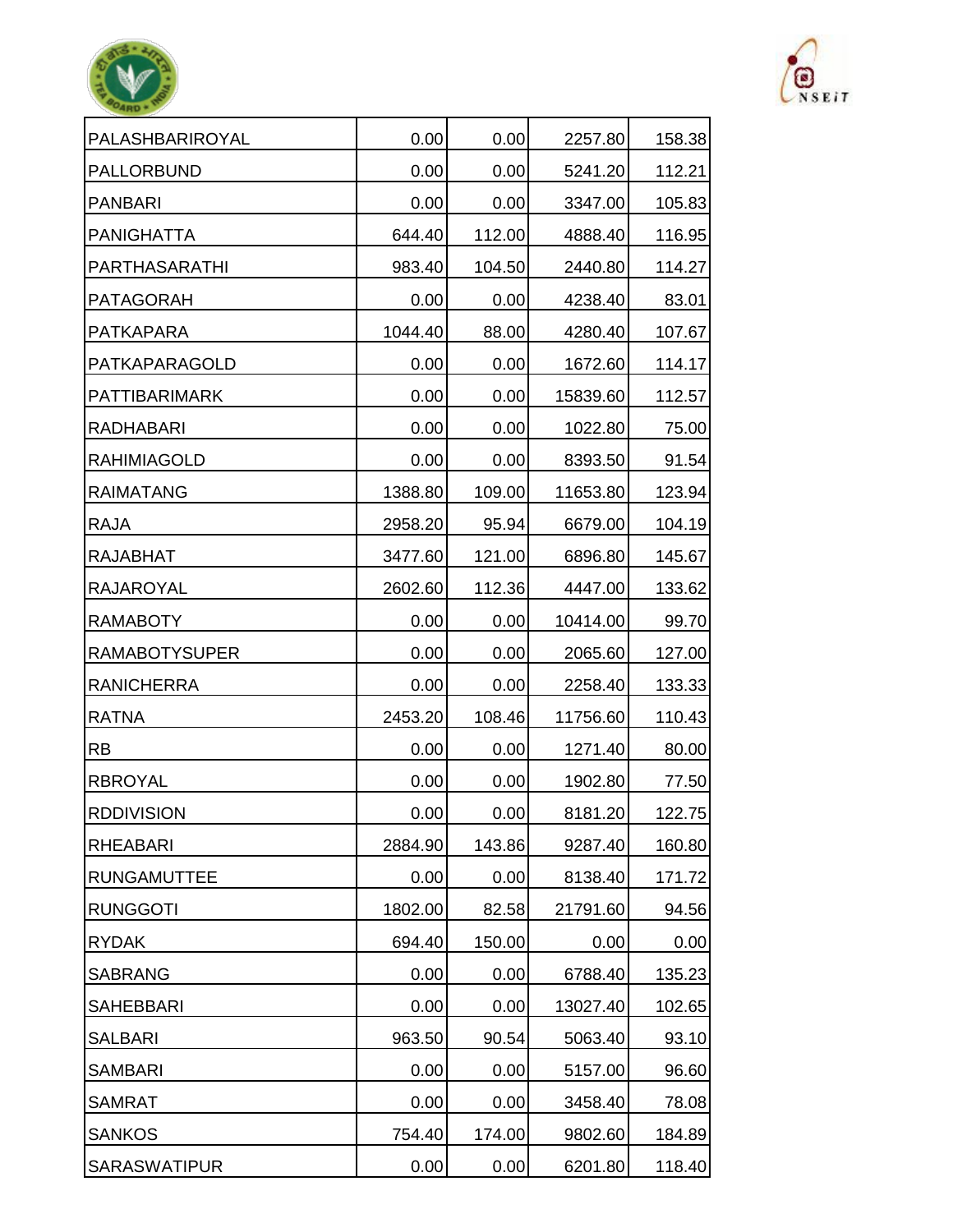| <b>SARAT</b>            | 754.40   | 156.00 | 11221.90 | 180.00 |
|-------------------------|----------|--------|----------|--------|
| <b>SARUGAON</b>         | 2268.80  | 118.00 | 9051.20  | 141.38 |
| <b>SATALI</b>           | 10029.60 | 157.75 | 19694.60 | 165.72 |
| <b>SATBHAIYA</b>        | 2749.60  | 97.51  | 5191.80  | 82.76  |
| <b>SATBHAIYAROYAL</b>   | 0.00     | 0.00   | 1032.80  | 89.00  |
| <b>SATISHCHANDRA</b>    | 416.70   | 104.00 | 10363.70 | 109.54 |
| <b>SATKHAYA</b>         | 1508.80  | 126.50 | 6408.40  | 132.77 |
| SAYEDABAD               | 2083.20  | 87.00  | 6643.60  | 101.15 |
| SAYEDABADGOLD           | 2258.20  | 113.62 | 15410.60 | 125.01 |
| <b>SEVAGRAM</b>         | 0.00     | 0.00   | 866.40   | 90.00  |
| <b>SEVOKE</b>           | 4026.40  | 70.23  | 16152.20 | 76.21  |
| <b>SHIKARPUR</b>        | 694.40   | 115.00 | 15087.40 | 119.64 |
| <b>SHIKARPURGOLD</b>    | 508.80   | 111.00 | 14752.20 | 143.54 |
| <b>SHIVALICK</b>        | 0.00     | 0.00   | 8035.40  | 100.13 |
| <b>SHRIRADHAKRISHNA</b> | 674.40   | 70.00  | 15022.30 | 68.60  |
| SHYAMALBAGH             | 0.00     | 0.00   | 8591.10  | 90.55  |
| <b>SIDDHIVINAYAK</b>    | 0.00     | 0.00   | 4453.80  | 77.50  |
| <b>SINGHIAJHORA</b>     | 0.00     | 0.00   | 6480.40  | 113.93 |
| <b>SITARAMPUR</b>       | 0.00     | 0.00   | 6018.40  | 81.71  |
| <b>SOHANBARI</b>        | 2108.90  | 70.24  | 15861.00 | 70.55  |
| <b>SOONGACHI</b>        | 2788.80  | 97.37  | 1191.40  | 116.00 |
| SOVARANI                | 0.00     | 0.00   | 653.60   | 68.30  |
| SRIANNAPURNADIAMOND     | 0.00     | 0.00   | 2548.20  | 105.13 |
| <b>SRIKRISHNAPUR</b>    | 0.00     | 0.00   | 3124.20  | 76.67  |
| <b>SRINITYAGOLD</b>     | 0.00     | 0.00   | 582.80   | 87.00  |
| <b>SRIRAMPARA</b>       | 0.00     | 0.00   | 18659.20 | 104.00 |
| <b>SUKNA</b>            | 3290.40  | 90.44  | 8006.10  | 118.85 |
| <b>SUPERKLASS</b>       | 256.70   | 81.00  | 3103.00  | 91.87  |
| <b>SURYADIV</b>         | 0.00     | 0.00   | 4710.40  | 87.28  |
| SWAPNAGOLD              | 0.00     | 0.00   | 17523.80 | 80.96  |
| <b>TAIPOO</b>           | 869.40   | 111.00 | 4268.40  | 130.43 |
| <b>TALMA</b>            | 754.40   | 101.00 | 4225.60  | 102.79 |
| <b>TEABORN</b>          | 0.00     | 0.00   | 1384.20  | 70.72  |



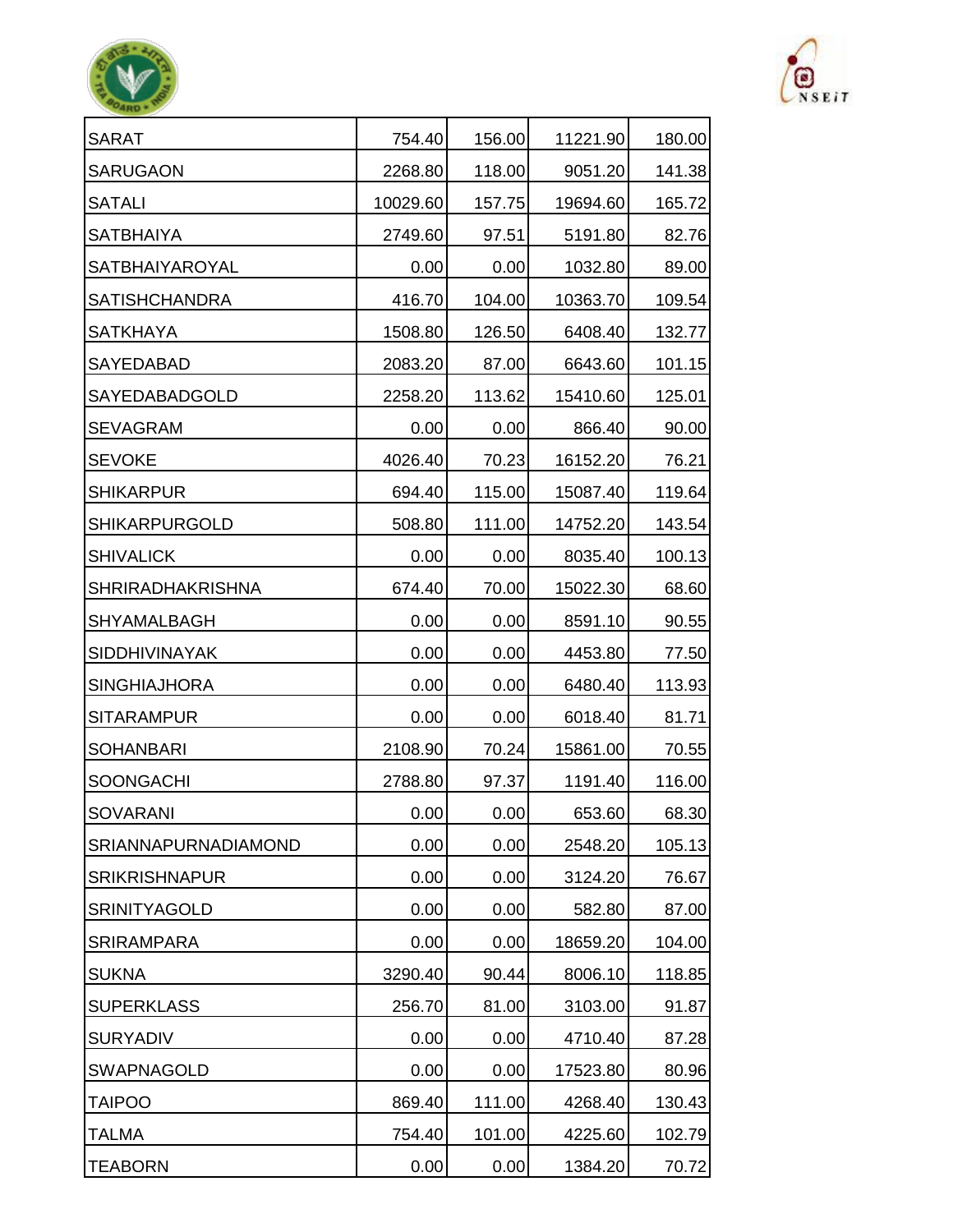| <b>Grand Total</b>    | 294320.60 |        | 114.63 2474357.50 | 120.91 |
|-----------------------|-----------|--------|-------------------|--------|
| <b>ZURRENTEE</b>      | 0.00      | 0.00   | 1032.80           | 166.00 |
| <b>WASHABARIE</b>     | 0.00      | 0.00   | 22532.20          | 159.47 |
| <b>VEERBARI</b>       | 0.00      | 0.00   | 1941.60           | 95.88  |
| VARUNGOLD             | 0.00      | 0.00   | 892.80            | 85.00  |
| <b>USHASREE</b>       | 529.20    | 73.00  | 0.00              | 0.00   |
| <b>TURTURI</b>        | 1422.80   | 84.34  | 5700.70           | 93.92  |
| <b>TRUEVALUE</b>      | 638.80    | 117.00 | 892.80            | 128.00 |
| <b>TRISHNA</b>        | 0.00      | 0.00   | 21852.20          | 76.98  |
| <b>TRIPTIDIVISION</b> | 0.00      | 0.00   | 410.10            | 66.00  |
| <b>TOTAPARAGOLD</b>   | 0.00      | 0.00   | 3858.40           | 144.33 |
| <b>TOTAPARA</b>       | 2352.00   | 75.02  | 3579.80           | 96.40  |
| <b>TOORSA</b>         | 869.40    | 118.00 | 0.00              | 0.00   |
| <b>TIRRIHANNA</b>     | 1044.40   | 105.00 | 8889.00           | 112.79 |
| <b>TINBIGHA</b>       | 1388.80   | 106.50 | 5189.80           | 123.61 |
| <b>THANJHORAROYAL</b> | 0.00      | 0.00   | 717.80            | 111.00 |
| <b>THANJHORA</b>      | 0.00      | 0.00   | 4328.80           | 97.16  |
| <b>TELEPARA</b>       | 2433.20   | 104.14 | 22456.00          | 111.60 |